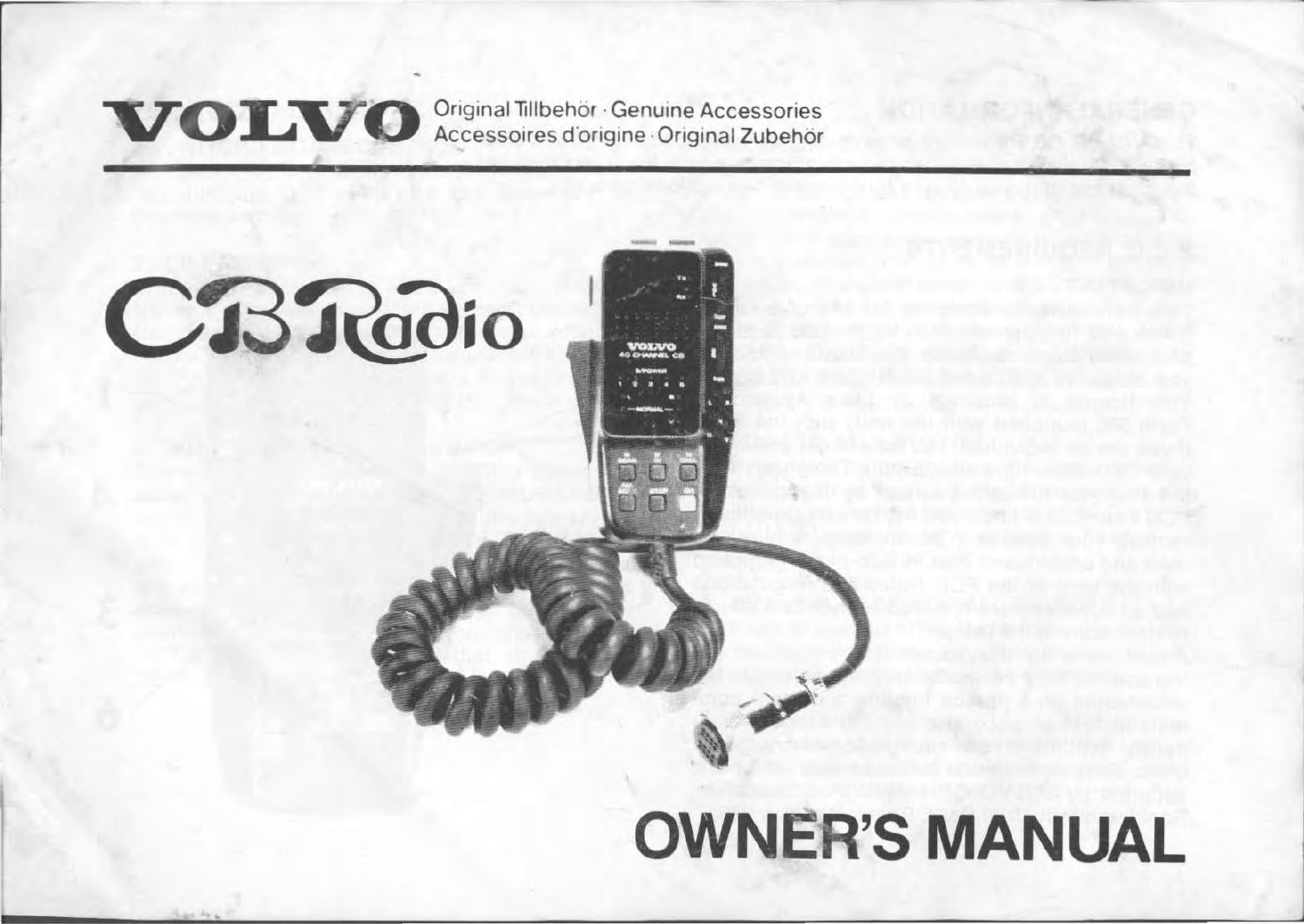# **GENERAL INFORMATION**

This VOLVO CB Radio has been specifically designed for your Volvo. Like your Volvo, it is a dependable high-quality unit. If you want to get the most out of it, you should follow these instructions carefully.

# **F.C.C. RE QUIREMENTS**

#### **IMPOR TANT**

This transceiver is designed for use under FCC Rules and Regulations, Vol. VI, Part 95. You are prohibited from operating this transceiver until you obtain your Citizens Band Class D License. This license is obtained by filing Application Form 505 (supplied with the unit) with the FCC. If you are an individual, you may begin operating your CB station right away with a Temporary Permit that you prepare yourself by filling out an FCC Form 555-B (included with the unit) until you receive your license. You are also required to read and understand Part 95 Sub-part D (supplied with the unit) of the FCC Rules and Regulations and all licensees are required to maintain an upto-date copy of the rules.

Adjustments to the transmitter circuit of the transceiver may be made only by, or under the supervision of, a person holding a current commerciai first or second class radio operator license. Replacement or substitution of crystals or other components must be made only with parts supp lied by VOLVO OF AMERICA Corporation, Rock leigh Industrial Park, Rockleigh. N.J. 07647.

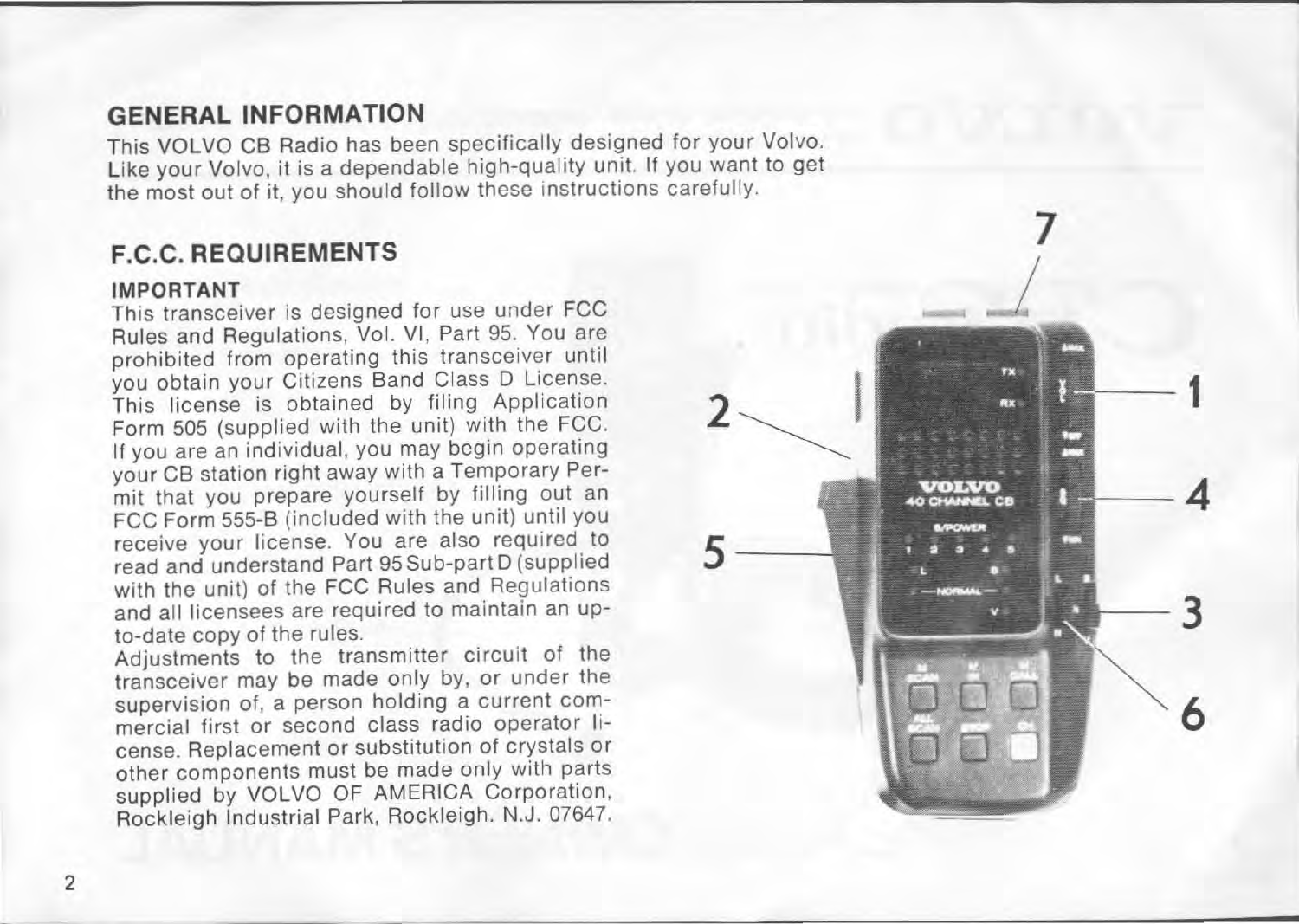# **CONTROL FUNCTIONS:**

#### **1. SWITCH/VOLUME CONTROL**

The Switch/Volume Control operates conventionally; turn the knob clockwise to turn on and to increase volume.

#### **2. CB/PA SWITCH**

When this switch is in the "CB" position, you can transmit and receive on the selected channel: In this mode digital readout indicates the channel number. In the "PA" position, the display changes to "PA", and your transceiver is converted to a public address system using a "PA" speaker.

#### 3. **BUSY/NORMALIVACANT SWITCH**

This switch is used for AUTO SEARCH during CB receiving mode. M SCAN, ALL SCAN, UP and DN key is used for AUTO SEARCH. When this switch is in the "B" or "V" position, AUTO SEARCH stops at busy or at vacant channel respectively. and starts again automatically about 10 seconds after the channel turn to vacant or busy. If you want to use the channel, you should push "STOP" key. Signal strength that stops AUTO SEARCH can be set by the Squelch ControI.

#### **4. SQUELCH CONTROL**

The Squelch Control is used during CB receiving mode to reduce excessive noise (such as high line interference, ignition noise, etc.). TO OPE-RATE: Turn control fully counterclockwise then increase volume until noise or a signal is heard. While only noise is present, turn Squelch Controi clockwise until the noise disappears. The control is also used to set the level that stops AUTO SEARCH. CONTROL MUST BE TURNED OFF WHEN RECEIVING WEAK STATIONS.

#### **5. PUSH TO TALK BUTTON**

Push in "on" button to transmit and release to receive when radio is set for CB operation. You must also push the bulton to speak in PA operation. In transmit mode, you cannot change the channel.

#### **6. CHANNEL LOCK/ NORMAL SWITCH**

This key is used to prevent changing the channel by mistake. When the switch is in the "LOCK" position, the channel cannot be changed.

#### 7. **CHANNEL UP KEY**

This key advances the channel that the radio is tuned to. If you keep on pushing the key, channels advance 8 channels per second.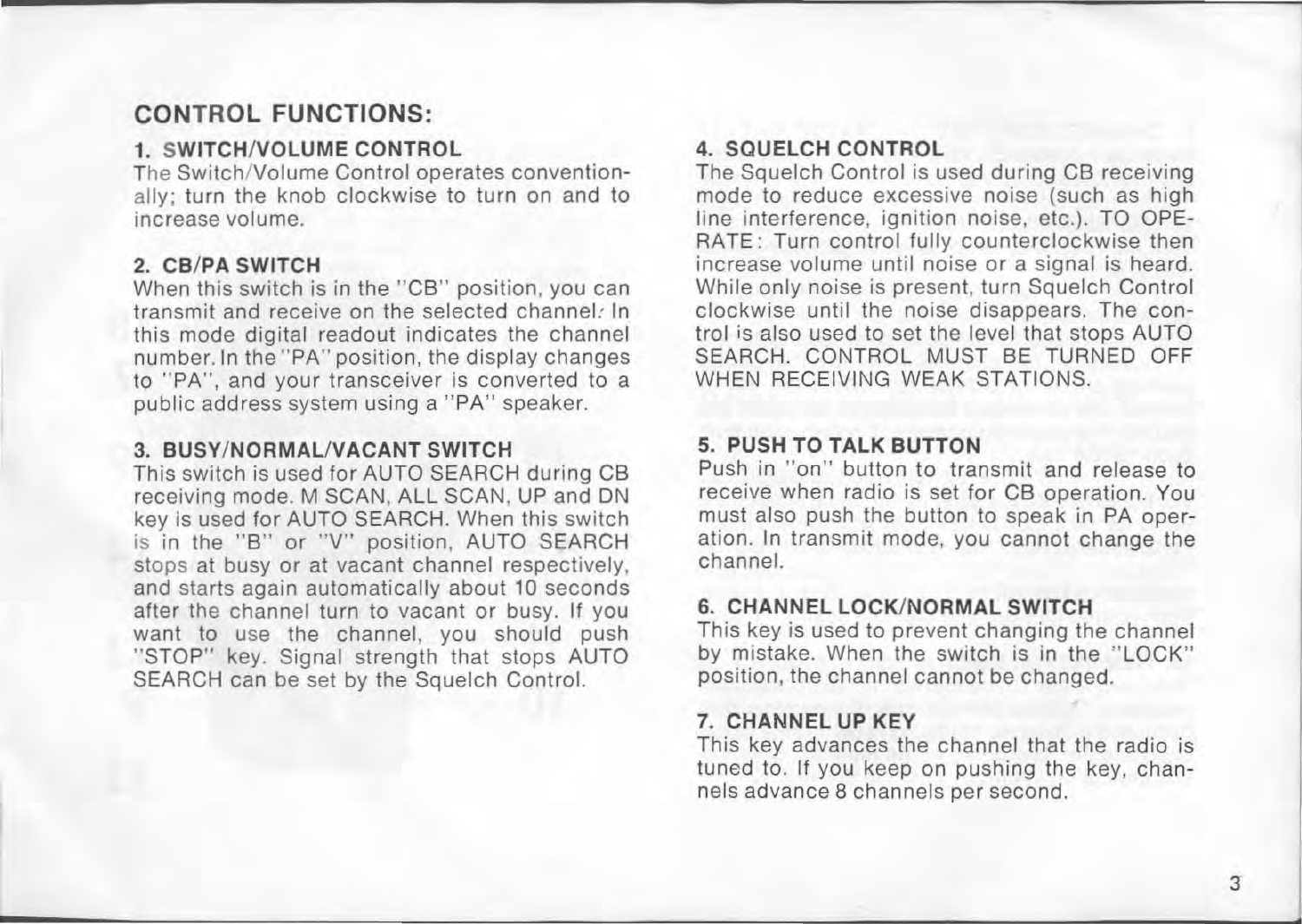#### **8. CHANNEL DOWN KEY**

Same as " CHANNEL UP" key but reverses the channel advance.

#### **9. EMERGENCY CH.9 KEY**

You can set the radio to emergency channel (CH.9) at once.

#### **10. ALL SCAN KEY**

This key is used to find busy or vacant channels or to advance the channel without continuously pushing an UP or DOWN key. When the key is pushed, the channel is advanced 4 channels per second in a continuous cycle. To stop scanning, push "STOP" key.

#### **11. MEMORY SCAN KEY**

Same as "ALL SCAN KEY" but scan only 5 memory channels.

#### **12. SCAN STOP KEY**

Push to stop all scan and memory scan.

#### **13. MEMORY CALL KEY**

This radio has 5 memories to store channel numbers. This key selects one of the memories. Depressing this key, the radio is set to one of the channels that are stored in the memory. 5 memories are called in turn by pushing the key.

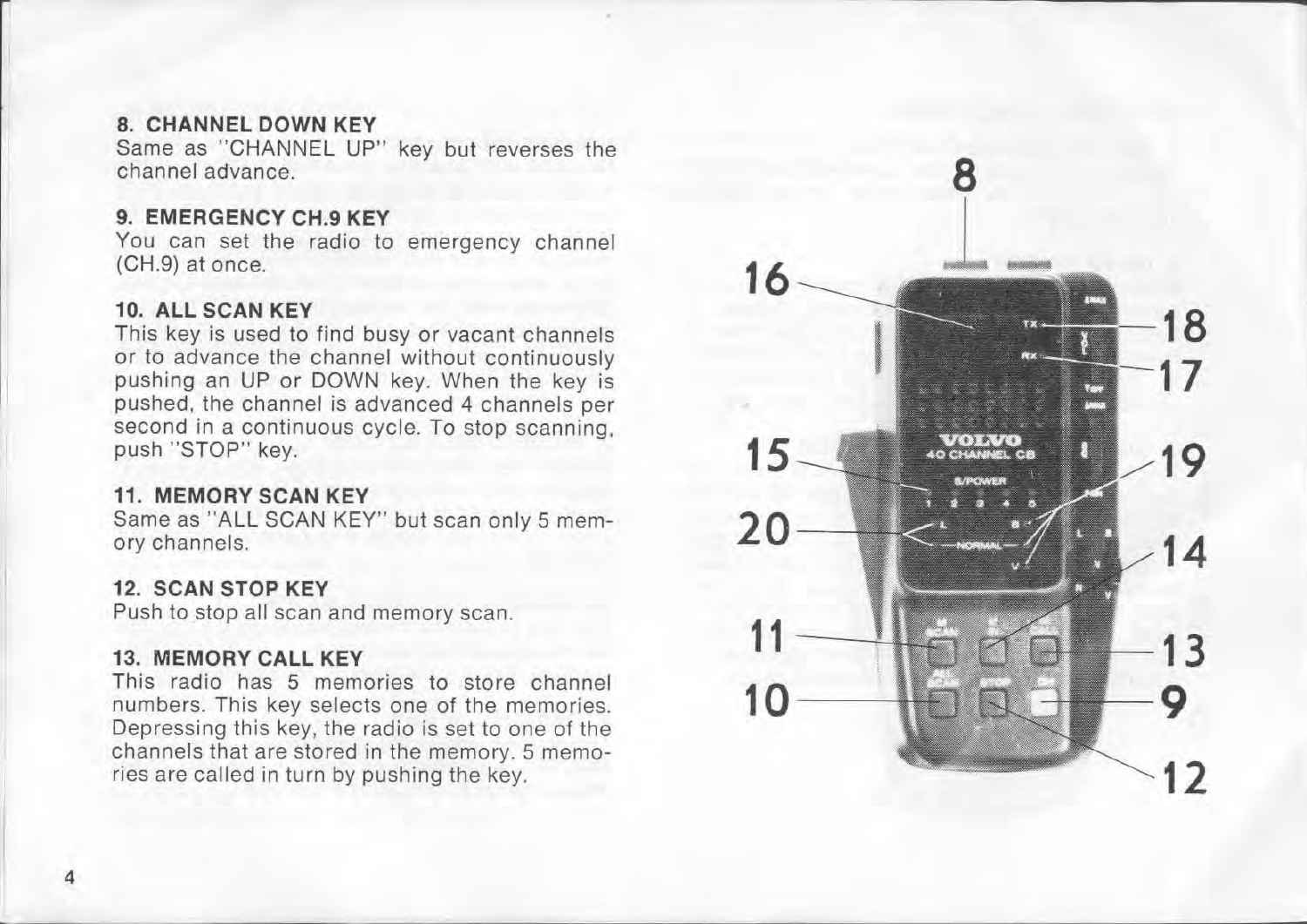#### 14. MEMORY IN KEY

Press this key to store the channel which is being displayed in the memory. When the unit is initially turned on, channel 1 is automatically stored in all of the memories. (See General Note 3 for permanent memory.) TO OPERATE: You must select memory first by depressing the "MEMORY CALL" key. Then you must set the channel by using "UP", "DOWN", "CH9", or " ALL SCAN" and "STOP" key. Last push " MEM-ORV IN" key and the displayed channel is stored. EXAMPLE : Assuming channels 1, 10, 20, 30 and 40 are stored in the memories respectively. Depressing "MEMORY CALL" key, channel 1 is called from the memory and is displayed. Again depressing the key, channel 10 is called. Set the channel to 18 using "ALL SCAN" and "STOP" key. Press the "MEMORY IN" key, channel 18 is now stored in the memory instead of channel 10. Push "MEMORY CALL" key again, channel 20 is called. Depressing "UP" and " MEMORY IN" key, channel 21 is stored. Now channels 1, 18, 21, 30 and 40 are stored in the **memories.** 

#### 15. S/RF METER

This unit is equipped with an easy-to-read dual function LED array level meter. In the CB reception mode the meter indicates the level of incoming signals. In the transmission mode, the meter indicates relative power output.

#### 16. CHANNEL INDICATOR LIGHT

This indicates the selected channel number in the CB mode and indicates "PA" in the public address mode.

#### 17. RECEIVE INDICATOR LIGHT

Illuminates when receiving.

#### 18. TRANSMIT INDICATOR LIGHT

Illuminates when transmitting.

19. BUSY/NORMAL/VACANT INDICATOR LIGHT This indicates "BUSY", "NORMAL", "VACANT" in accordance with BUSY/NORMAL/VACANT switch.

#### 20. CHANNEL LOCK NORMAL INDICATOR LIGHT

This indicates "LOCK", "NORMAL" in accordance with CHANNEL LOCK switch.

i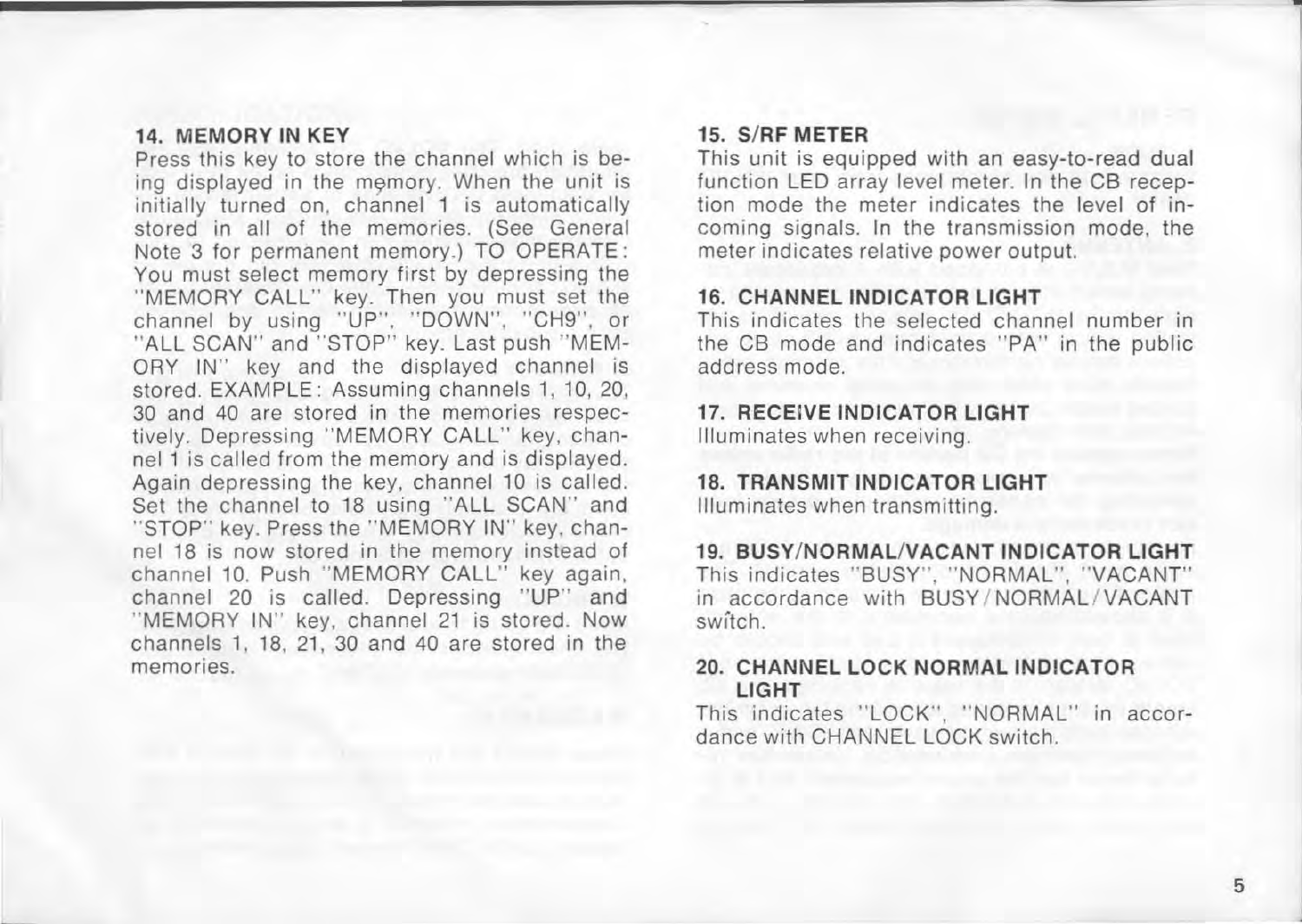# **GENERAL NOTES**

#### 1. **FUSE**

Aspare fuse can be obtained from your VOLVO dealer.

#### 2. **ANTENNA**

Your VOLVO is equipped with a broadcast antenna which should not be utilized. However, a high quaiity VOLVO CB antenna should be installed which, with proper care. will provide excellent mobile performance. This antenna has a flexible mast which can be easily removed and placed inside the ear when necessary (ear washes, long term parking, etc.).

Never operate the CB portion of the radio uniess the antenna is in place and fully extended, as operating the transmitter without a proper load can cause serious damage.

For optimum transmitter performance the CB antenna mast should be completely vertical. The angle of the antenna may be adjusted at the base if it should become necessary. If the antenna mast is bent or damaged it can and should be replaced by obtaining a new mast from your VOLVO dealer. If the mast is replaced. the tip length must be adjusted after installation on the vehicle using a standing wave ratio (SWR) meter to obtain optimum performance. Uniess the vehicle owner has the proper equipment and is familiar with this procedure, this operation should be carried out by a VOLVO dealer or qualified

radio shop. The VOLVO CB antenna (properly adiusted) provides performance equal to or better than most CB antennas of similar length because of its top loaded design. Only a full quarterwave whip antenna can be expected to provide a performance improvement but the owner should carefully consider the disadvantages such as appearance and length before deciding on such a substitution.

#### 3. MEMORY BACK-UP

To prevent them from being extinguished the channels are stored in the memories. You should connect memory-back-up power lead to fuse position. By doing this, if the unit is turned off but not disconnected, the memory will continue to keep the channels that have been stored. The unit will automatically return to the last channel used, when the radio is turned on.

#### WARNING:

If you are going to leave for a long period of time, you should disconnect the microphone to prevent draining the car's battery.

# **WARRANTY**

Volvo Radios are warranted for 12 months from the date of purchase and/or installation. The warranty covers the repair or exchange of any radio component or material. If service becomes necessary, contact your nearest Volvo dealer.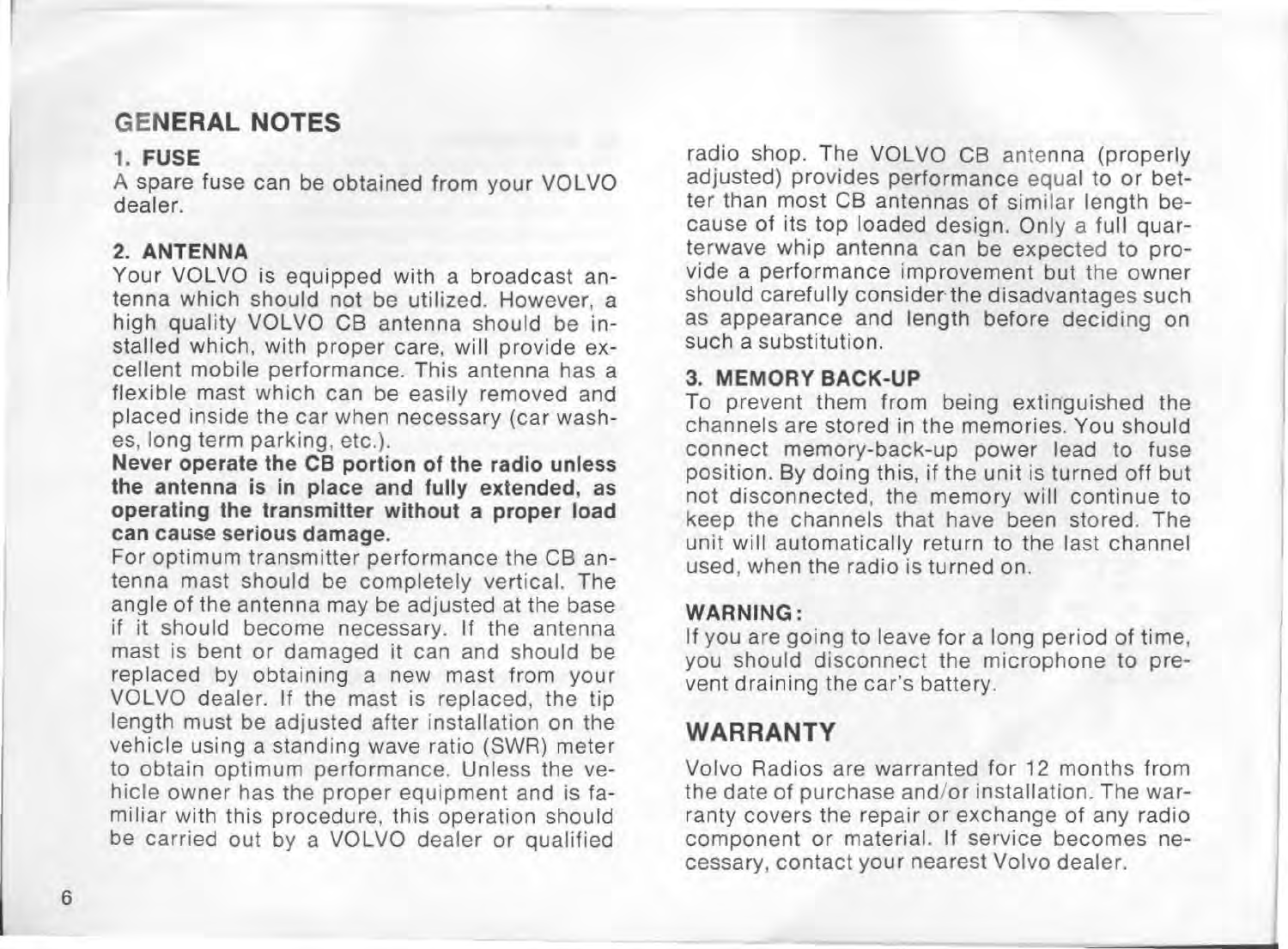# **SPECIFICATlONS:**

#### **GENERAL :**

| Circuitry:         | 28 Silicon Transistors,       |
|--------------------|-------------------------------|
|                    | 1 FET, 10 ICs                 |
| Frequency Control: | Phase-Lock-Loop               |
|                    | <b>Frequency Synthesizing</b> |
|                    | System                        |
| Power Source:      | DC 12 Volts                   |
| Microphone:        | 1 k ohm Electret Condenser    |
|                    | Microphone                    |
|                    |                               |

#### **CB RECEI VER :**

| Receiving System:                    | <b>Dual Conversion System</b>                                                                                                                                                                                                                                                                                                                             |
|--------------------------------------|-----------------------------------------------------------------------------------------------------------------------------------------------------------------------------------------------------------------------------------------------------------------------------------------------------------------------------------------------------------|
| Sensitivity:                         | $0.7 \mu V$ for 10 dB S/N                                                                                                                                                                                                                                                                                                                                 |
| Selectivity:                         | More than 50 dB at<br>$±10$ KHz                                                                                                                                                                                                                                                                                                                           |
| AGC Figure of Merit: More than 30 dB |                                                                                                                                                                                                                                                                                                                                                           |
|                                      | $\Lambda$ and $\Lambda$ and $\Lambda$ and $\Lambda$ and $\Lambda$ and $\Lambda$ and $\Lambda$ and $\Lambda$ and $\Lambda$ and $\Lambda$ and $\Lambda$ and $\Lambda$ and $\Lambda$ and $\Lambda$ and $\Lambda$ and $\Lambda$ and $\Lambda$ and $\Lambda$ and $\Lambda$ and $\Lambda$ and $\Lambda$ and $\Lambda$ and $\Lambda$ and $\Lambda$ and $\Lambda$ |

Squelch Range:  $1.0 \mu$ V to 300  $\mu$ V<br>IF 1st:  $10.695$  MHz  $2nd: 10.695 MHz$ <br> $455 KHz$ 

Audio Output:  $4 \text{ watts at } 10\%$  distortion<br>Squelch Range:  $1.0 \mu\text{V}$  to 300  $\mu\text{V}$ 455 KHz

## **CB TRANSMITTER :**

Modulation System: RF Output Power (at 13 .8 V)

Glass B 4 watts (FCC<br>Maximum)  $± 0.005 %$  $-60$  dB

## **SPACE REQUIREMENTS:**

Frequency Tolerance: Spurious Emission :

| Height: | 45 mm $(1^{3}/4)$       |
|---------|-------------------------|
| Width:  | 180 mm $(7\frac{1}{8})$ |
| Depth:  | 196 mm $(7^3/4)$        |

J